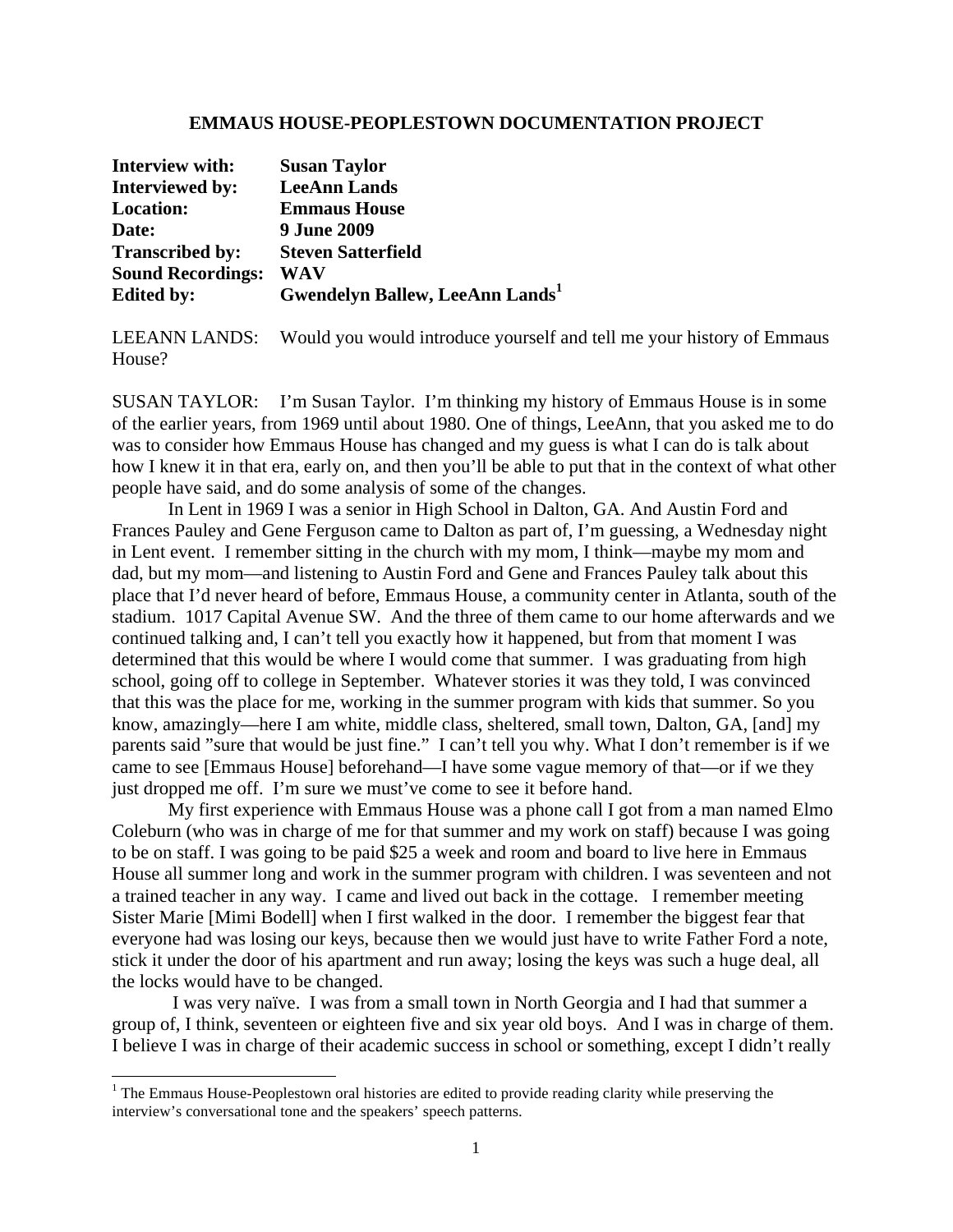know anything about teaching. We met out at St. Bartholomew, at that time, for the summer program. It was kind of astonishing, the volunteers and the staff members involved in that summer program were "playing school" —we were teaching school—I guess the way we had been taught. I remember—probably not that first summer—we tried to collect test score data or something from the schools where the kids went—as if we would know then what to do with that. I don't remember anything about what I taught the kids, I think I did probably. . . nope, I don't remember a thing about what I taught the kids. What I remember is really loving being with them.

 Every afternoon we went to some city park or another in Atlanta and went swimming. Now I'm a white middle class kid from North Georgia. I swam on the swim team—good swimmer—so that was my claim to fame, I believe, is that I was Sue and I could swim really well, and I would play with you in the pool all afternoon long. I had one child that you may have heard about from others, Willie Pitts, in my group, who I guess had some kind of brain injury from some kind of blow to the head. He had a huge scar right across his forehead. And, as I continue to do in my teaching career—because I actually then became a real teacher who knew a little bit about what I was doing and teaching kids—I was always drawn to the kids who were the most in trouble with other people, so I was really drawn to Willie Pitts. I can remember riding on the school bus, because we rode out to St. Bart's and went on field trips on the school bus and went to the pool on the school bus. Ralph Johnson was probably driving the school bus at that time is and I can remember Willie Pitts being determined to jump off the school bus for some reason, and me sitting there holding him—really restraining him (not even knowing the word restraining), holding him in the seat of the school bus. I'm guessing that probably is a metaphor for what I did that summer. You know, I held kids in some way or another—in high regard, and in fun, and in play, and in whatever it is I was supposed to be teaching them.

 I also got to attend a group called the senior teenagers. Now these were kids from the neighborhood who were my age (I was seventeen). There was a lot of money from the federal government in the summer of 1969 (and I believe for a few more summers), and so as a virtual member of the senior teenagers I got to go everywhere with them. I think they must've met four nights a week, and we went to movies and we went to events and the Atlanta Jazz Event which was at the stadium at that time. I can't say… I don't know what I contributed, but as I suspect you have heard from so many others of the volunteers and staff members, it changed my life to be here. To this day, I look at everything—that's probably an exaggeration—look at much of what I do in life through a lens of race and class that I learned when I was seventeen.

When I came here, my main job was to work in the summer program, but there were [also] marches. The one I remember, in particular, was Tenants United For Fairness [TUFF], it was, I believe in 1969. That organization was organized around fairness in public housing here in Atlanta. My mom and her friend Celia Luper, from Dalton—here I am seventeen year old white girl—with her mother and her mother's best friend walking in this march in the streets of Atlanta for public housing fairness. So I think it not only changed my life, it changed the life of my whole family.

 I think it was probably that summer that I got arrested, not for any civil disobedience but because Gene Ferguson and Debbie Erdmanczyk—another volunteer—and some other black man— it might have been Terry Curry, don't know who the fourth person was—we were riding in the car down Capital Avenue and I think that there was an unopened six pack of beer in the back seat. I'm not really quite sure about that. We were stopped by police and we were taken to jail for I suppose—I think someone must've told me—at that time, if there were white women in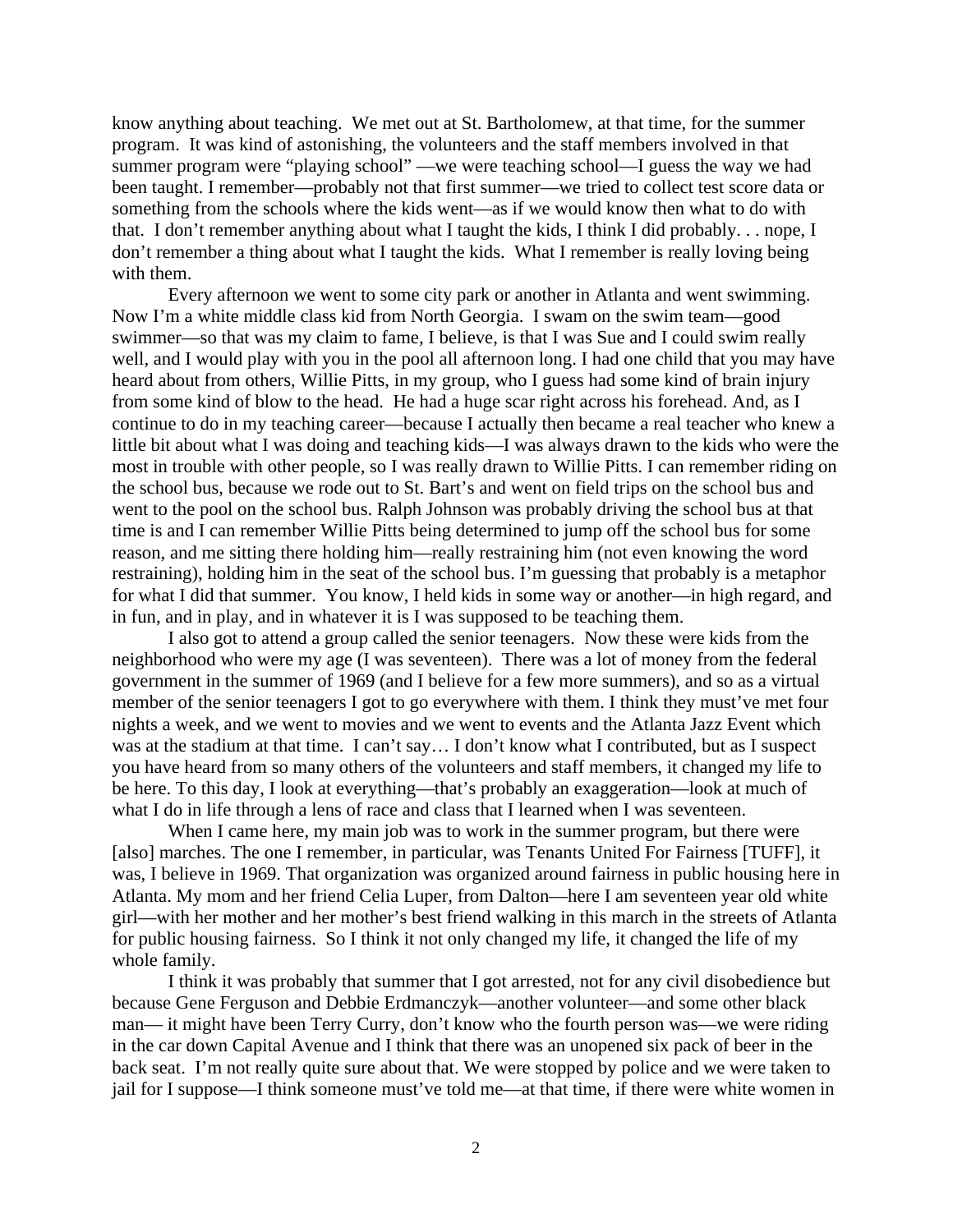a car with black men, we must be prostitutes. The thing that I remember is being put in the paddy wagon and, like, being terrified and saying something to Gene, and him telling me to be quiet because he was clearly the one who could get in trouble, not me. I don't know who made the phone call to Father Ford, but I don't believe we ever went out of the booking area. Margie [Pitts] Hames, a famous civil rights attorney, came and got us out. We went to court the next day. And it was that first summer, because in order to go to court I put on this pink dress that I had, and put a pink hair ribbon in my hair, and went to court and just was as innocent as I clearly was. I remember calling my mom to tell her about this—I don't know if it was before or after having gone to court—and she said, "you know, Susan, the thing is, if you had been black you would've stayed in jail." We were raised in our home certainly never to say the N- word and to treat people with respect, but we weren't raised with any kind of real racial consciousness like that.

 As I say, I think my coming here to Emmaus House gave many members of my family a whole other lens. I have a sister who's ten years younger than I am, probably not that first summer because she was seven, but maybe by the next summer she was coming with me to Camp Mikell, when we would go for the week. Like Dee Williams children, who grew up at Emmaus House, my sister Kate who was eight and nine years old grew up as a camper with all the other kids at Emmaus House, just like I got to be a member of the senior teenagers. So I think for me these early years, they gave me that lens that I really do still look through, really guide my politics and my way of being in the world, my way of being as a teacher.

 It was also—and I know that other white volunteers have got to of said this to you—the biggest gift that I could have ever had, to have been invited to cross those boundaries, to be in people's homes, to have that gift of coming to know a neighborhood and individuals in a neighborhood that I would never had access to in any other way. I'll say, for me as a white staff member/volunteer, that was a huge function of Emmaus House. It reminds me a little bit of Teach for America where they don't really expect the [young teachers] to stay—which is a problem for me as an educator—but what they expect the [young teachers] to do is have their outlook on life changed forever and to have sensitivity to these kids. [In Teach for America, these] are top graduates from their colleges and are placed without any teacher training into the schools where teachers struggle the most. One of the big goals of that program is that those people will become board members and bankers and lawyers and all kinds of other large wig jobs and that their view of education will forever be changed and that in those kinds of ways we'll change education. I've never heard anyone articulate that as a goal of Emmaus House, but I think it's an outcome for all of us who came and worked here and lived here.

 I kept working in the summer program for four years. After I graduated college in 1973, I joined Teacher Corps and moved to Nashville. Okay, I'd always known I was going to be a teacher just after I had a regular major, in a rather elitist way. But I hated Teacher Corps and I quit—I never quit anything in my life. I quit and I moved back to Atlanta to Emmaus House. And so for a time then, I lived here in the cottage as a full time staff member, and one of my main jobs was (so this was probably in 1970, I graduated in 1973, this was probably in 1974), there were four kids who were living here at the time—four kids from the neighborhood—and one of our main jobs was to support/oversee them in their homework. So I'm guessing this is kind of really the precursor to the Study Hall. Just like I didn't know how to teach those young kids that I was first assigned to, I was making up this big kid stuff, too. One of my strongest, I think really the only memory I have of whatever it was I was supposed to be doing with those kids was sitting there with them in front of me and I was sobbing because, you know, they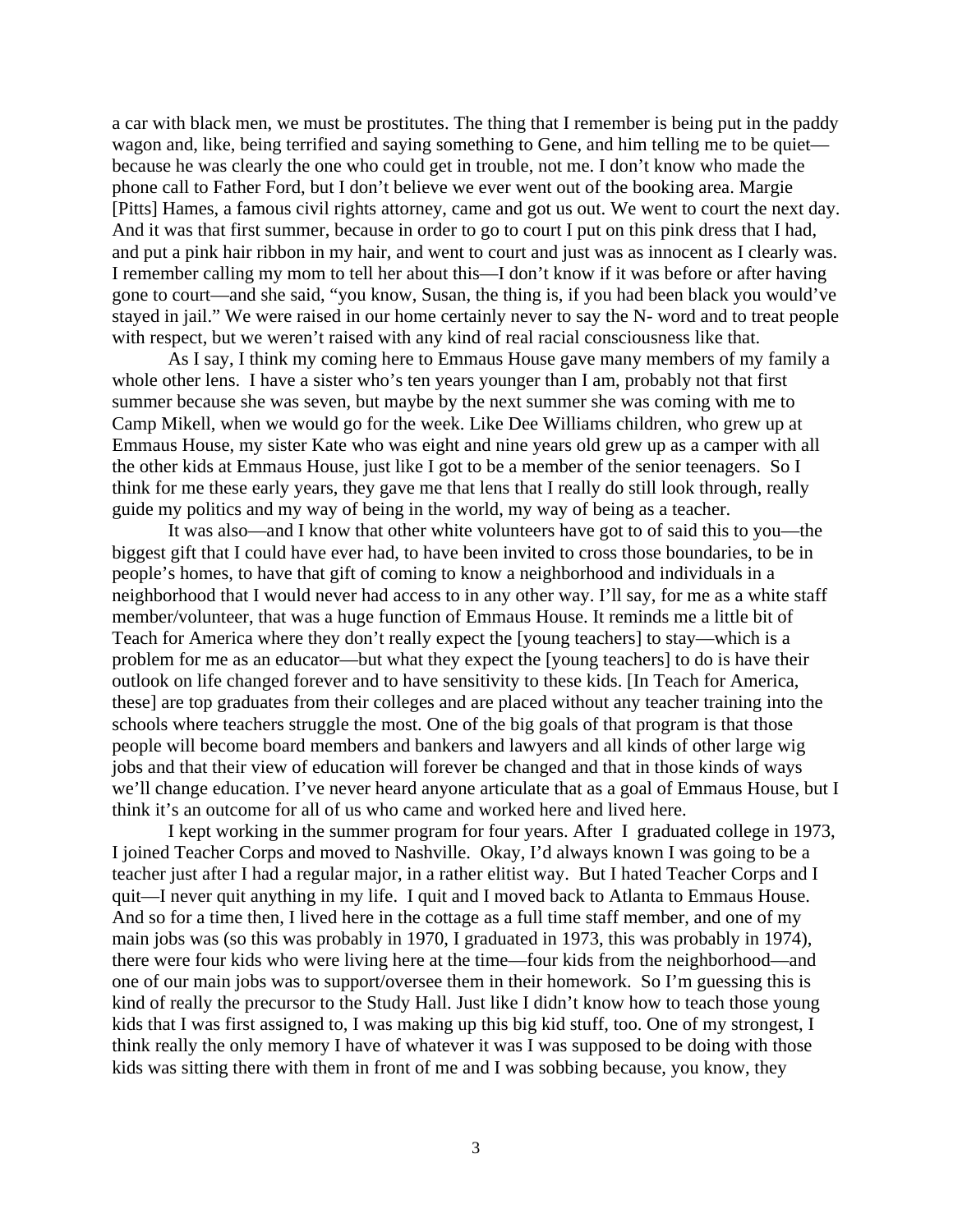weren't doing their homework, or they weren't taking it seriously, or they weren't taking me seriously or something like that.

 Another thing I did which actually I was more capable of was, was—during the time of the not just [minority to majority public school] transfers here, but the result of the *Armour* vs. *Nix* school desegregation suit in which four schools (which I won't be able to name—but you know them right? Morris Brandon, Sarah Smith, E Rivers, some other one) were chosen as schools to be integrated by kids from this neighborhood—and so a thing that I did was ride the, not the Emmaus House school bus, but the [Atlanta Public School] bus out there everyday to be with the kids—I guess all day long because I didn't have any other way to get home. Probably, occasionally someone picked me up so I could go deliver surplus food. Probably Tom Erdmanczyk picked me up out there sometimes so I'd help him deliver surplus food. My job there, I believe, was to tutor kids who were—black kids from this neighborhood—attending Morris Brandon.

 Pretty soon after that, like in 1975, I started my Masters in Education at Georgia State [University] to get certified in that way, and moved probably first of all to Grant Street to a house in the neighborhood. And so I didn't live [at Emmaus House] anymore then after that— 1975 or 1976. But for the next four years I organized the monthly—not organized, but organized the food for—and went on the monthly trip to Reidsville State Prison.

 My friends were either staff members here or people in the neighborhood. I lived really close to the Thrasher family. I spent a lot of time there, in their home, playing cards, eating their food, teaching the teenagers how to drive, being a member of that family. I remember Ivan Thrasher, who's deceased now, played football at whatever high school he went to. And so I would go with his mother and sisters to ball games and people would say to Ivan "who's that?". And he'd say, "oh, that's my sister." So, you know, that's just another example of the gift that I was given really.

 And then in 1980, I married and moved to south Georgia and was there until 1997. And I'm now back in Atlanta and have a really peripheral relationship with Emmaus House now. So that's what I can think of to say.

LANDS: So let's go back to the very beginning. You're 17, from Dalton, GA. You come down here to Emmaus House. Can you remember your first impressions of Peoplestown and Emmaus House?

TAYLOR: There was a experienced staff member whose name was Sue something, who told me that when I was out in the neighborhood, I should always wear a skirt or dress, because that was respectful. So, in fact, I did that because we must have—now that you ask that question we must have gone door to door soliciting and eliciting participation in the summer program. I'm guessing that must've been one of my first jobs. As well as, we did a lot of political organizing in that way, going door to door passing out flyers for various marches and that kind of thing. I honestly don't—this has got be a lie but—I honestly don't ever remember being afraid. . . .

 I can't tell you why I wouldn't have been afraid, so I must've been. Stuff was stolen all the time, but I didn't have stuff. I didn't bring stuff here. I do remember one time when my brother and sister—mom must've been dropping me off at some summer or another—and my brother and sister who were younger than I, so I was eighteen and they were, oh I don't know 16 and 13, came with me and they stayed in the car, out in the driveway, while mom came in with me for a moment. There was some event where Tyrone Crawford and some other teenagers did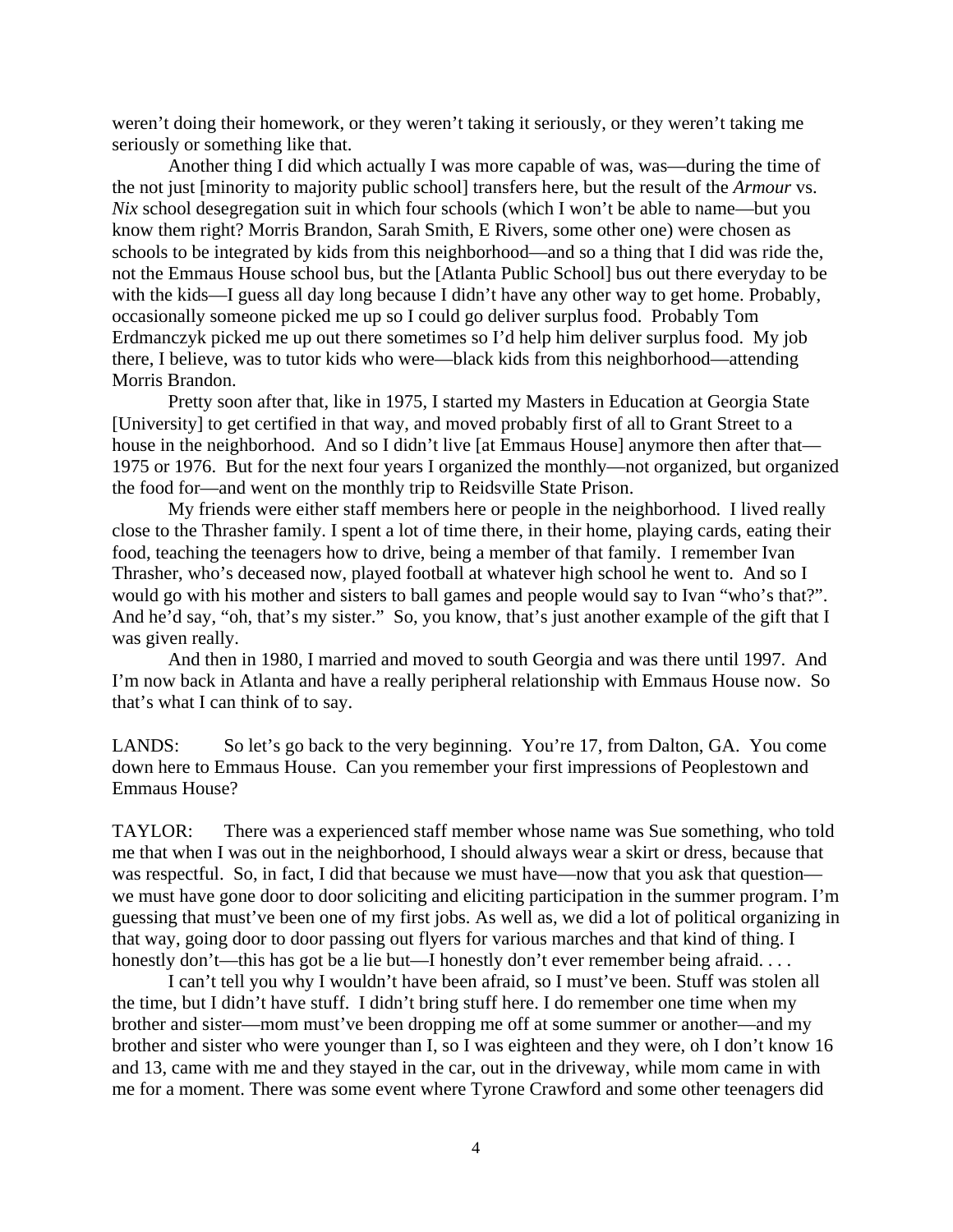some kind of something—they were like rocking the car back and forth—so I think my family members were afraid.

 My first impression of the neighborhood, surely I must have been struck—dumbstruck by what people didn't have, but I don't remember that. There was a grocery store, Vic's grocery store right down the street. That's where we went to buy snacks. I wonder if I really started smoking that summer. Probably not, but soon after. I know I'm really not answering this question that you have asked me. Peoplestown and Summerhill were my neighborhoods and I was protected by the fact that I worked and lived here at Emmaus House, that's got to be true. Our stuff wasn't always protected here, as the cottage was broken into, but I think we really were all protected by the neighborhood, by people in the neighborhood.

LANDS: Tell me about the cottage, I haven't seen any pictures.

| TAYLOR: | Well you know it's rebuilt now. |
|---------|---------------------------------|
|---------|---------------------------------|

LANDS: Yeah, it's pretty swank.

TAYLOR: Totally swank.

LANDS: Tell me what it was like when you lived there.

TAYLOR: Oh, the toilet was falling through the floor. There were holes in the walls that were like [gestures]. And there were rats. I slept in a room like. . . I don't know if they were really bunk beds, but if they weren't bunk beds there were like two or three single beds, at least my first summer. I can't really separate out the years that I was here then. Female staff, girls wonder what they called us, don't know what they called us, [as] we were young—lived in the cottage, and boys or men—or whatever they called them—guys lived in bedrooms around where the chapel is. I remember Gene's bedroom was there, and I think the guys from Union Theological Seminary their bedroom was up there. The house was open until 11 every night so you were either on duty here—which meant being at the front desk and answering the phone and rarely was the front door locked (occasionally, occasionally, but rarely) —and having the house open. So at night, I was doing that or I was, oh yeah, going some place with the senior teenagers, or participating in something. The cottage, I think, was really just, it was like a dorm where you went and slept. That is where I was supposed to be tutoring the four kids who must've also lived in the cottage then by that time, you know five or six years later.

 There was a fair amount of partying. And I was really young and naïve, and I remember when the guys from Union Theological Seminary, when I saw their cigarette rolling machine, they told me it was for tobacco. And I believed them, because I didn't know what else it might be for. There was a good amount of hooking up between volunteers and between staff members, and neighborhood people and neighborhood staff members, but—I participated in my share of that, so I participated in my share of that at least at one point in the cottage, but I'll bet you that's when I was living here full time. I bet that was not when I was coming here in the summers.

LANDS: Now, Gene [Ferguson] told me about the senior teenager, and one of the things I was asking him about was how he taught and encouraged capacity building and organizing amongst the young people. So did you experience that, that way?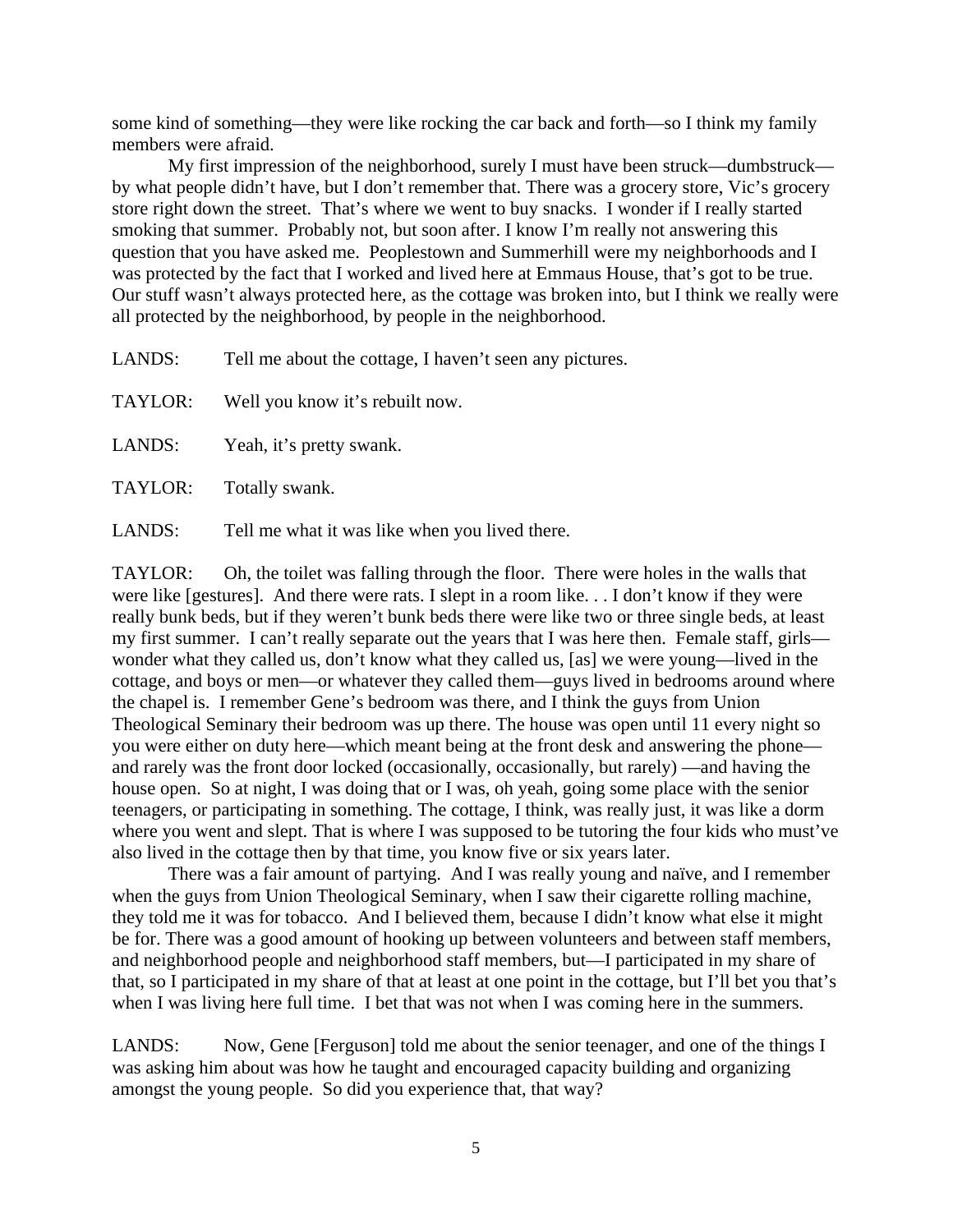TAYLOR: Yeah, Columbus [Ward] was a member of the senior teenagers when I was a member. And then he became the famous big C, so that's certainly an example of capacity building. From my perspective it was a social organization. As you say that, I can picture Gene within that group, now that you say that. I don't know that I have an example for you, though. But just that kind of talk that he was always doing to kids—that kids both liked and rolled their eyes about—in which, in which he taught black history and African history. I'm sure that happened in the summer program and in the senior teenagers as well, so there was that kind of capacity building there—political action capacity building. And there was—I cannot remember stated leadership roles among the teenagers—I would call it capacity building through community. Through community and through mentorship and through encouraging kids to see through the same lens that Gene saw politically and socially, and capacity building through community by not going to jail, [but] by staying whole, in the community, and by not being in trouble, by not making choices that teenagers might make—any teenagers might make—poor teenagers might make, by being aware of the politics of race and class.

LANDS: Now when you say that—the politics of race and class—was that something you actively discussed? or did Gene put that in front of you? or was it discussed amongst yourselves? What did that look like or sound like, do you remember?

TAYLOR: Yes, yes. It sounded like Gene! [Laughs.] I do remember some study group that I was in with Dennis Goldstein and Gene and I don't know who else, that was actually like some Marxist study group. But that, that is just some small little piece. It was really about breaking down what was happening out in the world, and choices that were being offered to kids as ways to keep them down on the plantation. I really wish I could give you an example, but I can just see Gene talking and kids kind of listening and not listening. Both staff and kids really depended on Gene. When we got broken into, you would go to Gene and he would like help you get your stuff back. Equally with the kids: when they got in trouble, I believe they would go to Gene. So there was that, and then there was really political teaching that he would do and political talk that he would do. And maybe others [did that, too], but I can't picture that; I can just hear Gene's voice.

LANDS: At some point, you and others are organizing with TUFF, or you're organizing marches. What did that look like? How did that kind of thing take shape?

TAYLOR: We were assigned roles by Father Ford. My main role here was always working with kids. [The protests and organizing] were peripheral roles, and so it might be—go pass out these flyers, go to Carver homes, go in a car to Carver homes with three or four other people and spend this afternoon encouraging people. I don't know if they were really flyers; I bet they weren't. [It was probably more like] knocking on people's doors and saying there's going to be this march can we pick you up. Doing that in public housing and doing that around the neighborhood, this is the part I would say that I played. I was not a community organizer. I knocked on people's doors and told them what I was supposed to tell them about an event and kept track, perhaps by phone calls, of who was coming and who needed a ride and then participated.

LANDS: And others played that role too?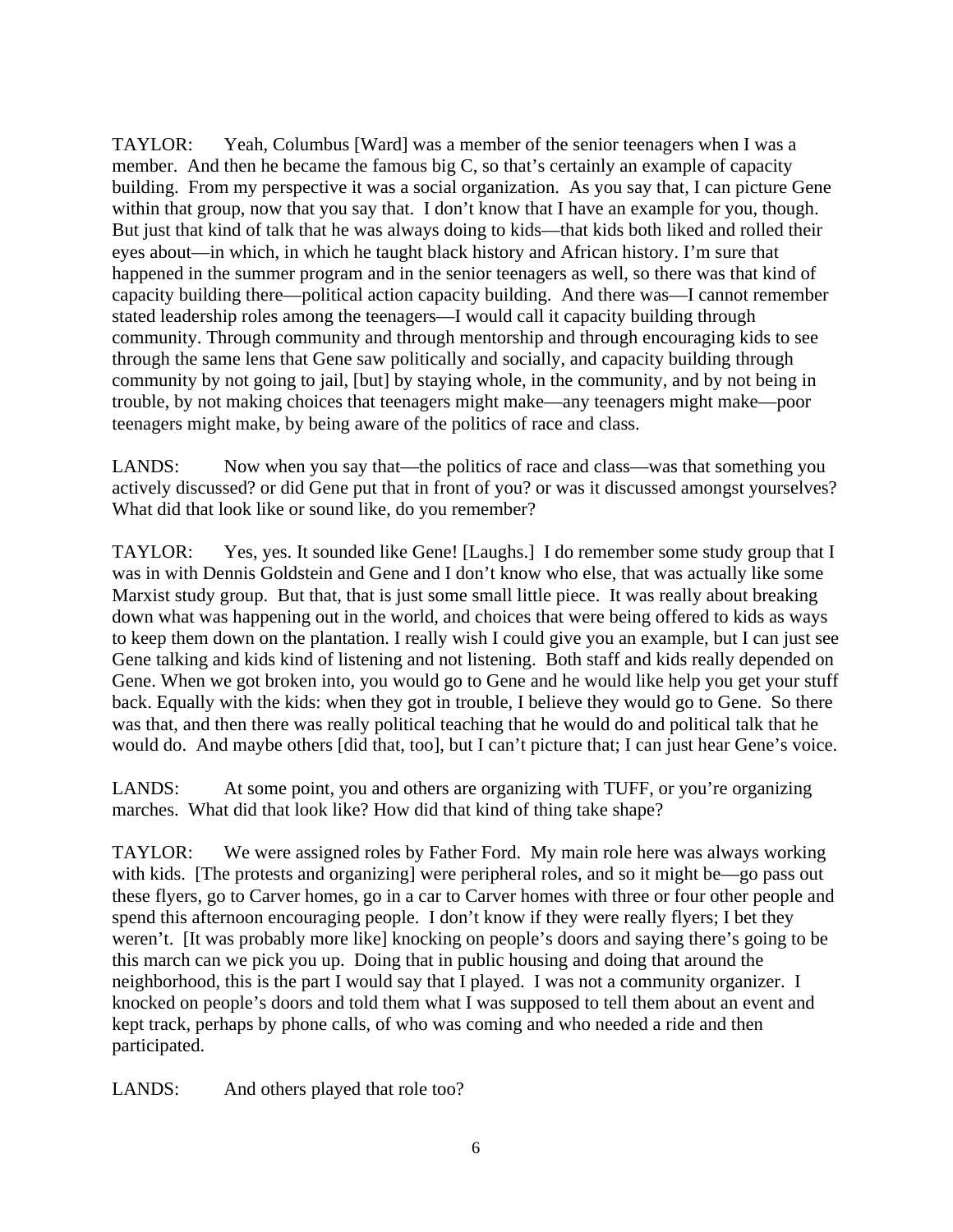TAYLOR: Yes, yes, some people who were here as full time staff, that was really more their role, I think.

LANDS: Do you remember who played that role on staff? Who the central figures were on that kind of community organizing?

| I think, certainly, I think Dennis.<br>TAYLOR: |
|------------------------------------------------|
|------------------------------------------------|

LANDS: Goldstein?

TAYLOR: Yes.

LANDS: So, you've got the Poverty Rights Office, and you've got the children's education component. What are the other major programs?

- TAYLOR: Food. Surplus food.
- LANDS: Okay.

TAYLOR: And that, that was a huge part of the full time male staff here—Tom Erdmanczyk, Dave Morath.

LANDS: I don't know Dave Morath.

TAYLOR: I'll get you an email address for him.

LANDS: Okay.

TAYLOR: He was a Vista volunteer for two years. Tom Erdmanczyk was a conscientious objector who worked here as alternate service. There were some other people like that. A huge part of their job—this is before food stamps—was the picking up and delivery of surplus food organized through the Poverty Rights Office.

 I don't think of the Welfare Rights Organization—and I could just be wrong about this but their work seems really different to me than the work of the Poverty Rights Office.

LANDS: They're separate?

TAYLOR: In my mind, the Poverty Rights Office—and because I never worked there, I'm just saying to you this is in my mind—the Poverty Rights Office was a service organization to help people make it on a day to day basis, with issues of rent and healthcare and, primarily I think, financial aspects of being poor. The Welfare Rights Organization was about the political aspects of being poor, and pushing on the powers that be in that way. Now, the Poverty Rights Office may have also pushed in that way, yes. You know, as I'm saying that, I'm sure they did in some ways through their connections—because those were connected, white suburban women who ran that Poverty Rights Office. The Welfare Rights Organization was Ethel Mae Matthews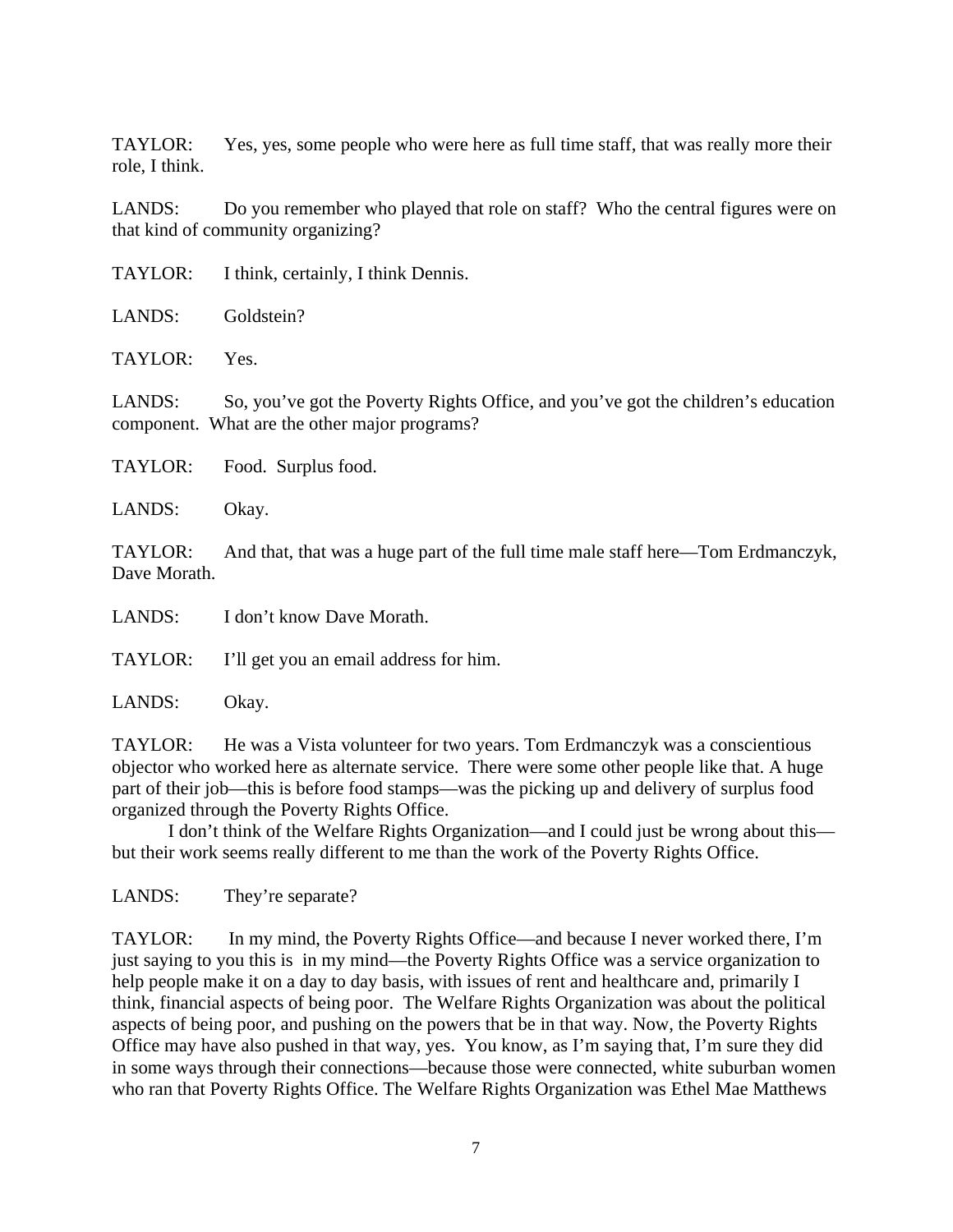and poor black women who, together with Austin Ford, worked in the streets, and at the capitol to change law.

LANDS: Gotcha. So, they're the groups that were often lobbying, and informally lobbying.

TAYLOR: Mm hm, Mm hm.

LANDS: Ok. So you leave go to South Georgia, and you come back in 1997. What's the neighborhood look like then? or did you even come back?

TAYLOR: Yeah, it looked like this you know. This was after the Olympics, and it looked like this. When I lived here there were still dirt roads and chickens in this neighborhood. There were—as raggedly as they were—primarily single family homes with some apartments on Crew Street, and then the beginnings of something that was built right down there in Peoplestown by— I'm not going to be able to get the name. But it was still, you know, there were trees, there were, it was really a neighborhood and people had their own houses. A friend of mine is in downtown redevelopment and I was talking to him about this because, you know, clearly, having boarded up houses is not good for a neighborhood. And having these giant whatever-they-are—houses that are sprinkled around here, [it] doesn't feel right to me either. And he said, "well, you know there's a way of redeveloping neighborhoods where you develop the same housing stock that's here. And so if there are primarily single family homes that are one story in this neighborhood, or they are perhaps two story, that's what you redevelop." So, I found it shocking to drive around or walk around when I came back in 1997. I was just driving here from Georgia State—you should be able to go straight. Courtland became Washington Street, went two blocks behind Emmaus House (and Gene had a house back there, some point, on Washington Street). You know, you could get here, you could get to this neighborhood. I think there was urban redevelopment when [the Olympic stadium, now Turner Field] was built and when the expressway was built that resulted in the destruction of community and community resources. In a lot of ways, that's what this feels like to me now, looking around the neighborhood. And, of course, people have moved away.

LANDS: Let me ask you another question, since you've been a careful observer of the redevelopment and thought a lot about the structural issues here. What explains, this neighborhood—Peoplestown, the zip code, NPU—still having extremely high concentration of poverty? Hypersegregation?

TAYLOR: How would I explain why this section of town is really poor, really black, high unemployment?

LANDS: *Still*.

TAYLOR: Well because nobody has succeeded in tipping the balance and moving the people who live here far enough out and taking this space (as they have taken, Capitol Homes). And, there's no public housing here to tear down. It's not quite close enough to downtown—quite—to take over. Really, to me, it's a question of… it's a really good and interesting question, and I really don't know the answer. The question to me is, why this space isn't more attractive for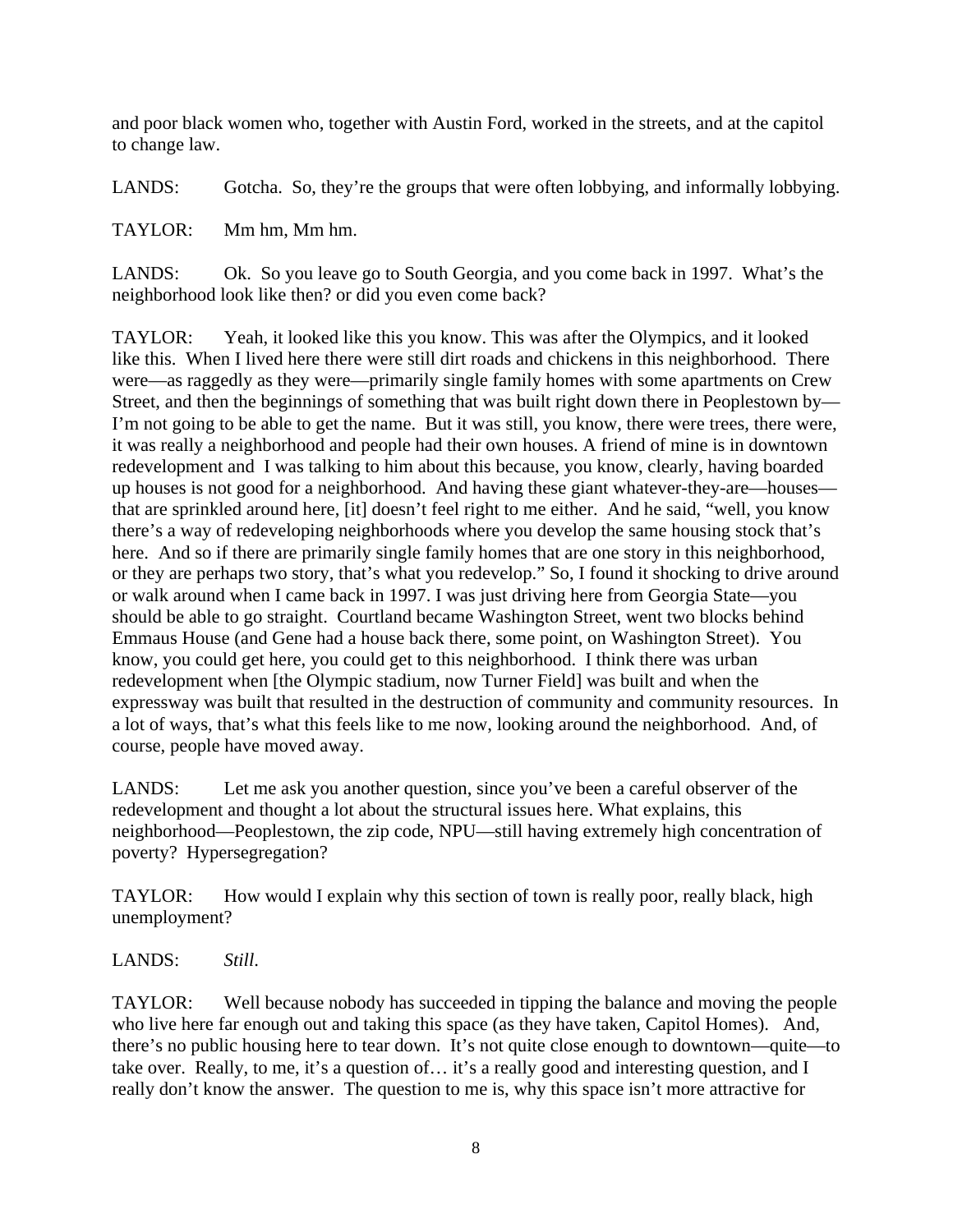gentrification? Because I think we take over whatever we want, so it's clear we don't want this space—"we" being white yuppies, and the powers that be, and the people who tear down all the public housing in Atlanta, I don't know.

LANDS: You still see a role for institutions like Emmaus House and the Lokey center? TAYLOR: Mm hm. LANDS: What do you think their charge is today? Or, what do you think they should be doing?

TAYLOR: Well, certainly poor people need access, and that is certainly a role of the Poverty Rights Office, the Lokey Center. No matter how much the venue for the civil rights struggle changes, as long as there are poor people, poor people are going to need access. So there's that. The Emmaus House—in a larger way, as a mission of the Episcopal Diocese of Atlanta—I think if we can figure out how to continue to use this space as a boundary crossing place—as a context for different kinds of people to come together in the quest for social justice, however that looks now—I think that is a really important thing.

Oh, and on the capacity building thing—Silva was a member of the senior teenagers.

LANDS: Silva Britt? TAYLOR: Mm Hm. She was Silva Griggs, then. Silva Britt.

LANDS: What else do you think I should know about Emmaus House that we haven't covered?

TAYLOR: I don't have a thing to say about this except that Emmaus House has certainly been affected by "founder's syndrome." Emmaus House was Austin Ford, and Austin Ford was—. You know, that's probably why I could come here, because Austin Ford talked to my mom. Just metaphorically that probably is true of…that's why there were volunteers from Union Theological Seminary. It's not surprising for a lot of reasons that Emmaus House is kind of struggling for an identity, if that in fact is true. The civil rights struggle has changed venues and is more complex now. Even the issue of school integration is one that many people question. Did that really advantage people? So, the venue for the civil rights struggle has changed, and it's not about voting rights anymore so much as a kind of a catch all for what it used to be about. It's about economics and—that's the question you were asking about this neighborhood, I believe, part of the question you're asking about this neighborhood. So, times have changed. The person who was the institution, who was able—for whatever reasons—was able to reach out across many, many lines and be a true friend and colleague of Ethel May Matthews, and of whatever that famous anthropologist is who came here and got us all in trouble—.

LANDS: Margaret Mead.

TAYLOR: Margaret Mead, thank you very much. You know, a friend and colleague of Margaret Mead, and of the rich white philanthropists, and Ralph Johnson who drove the bus. So